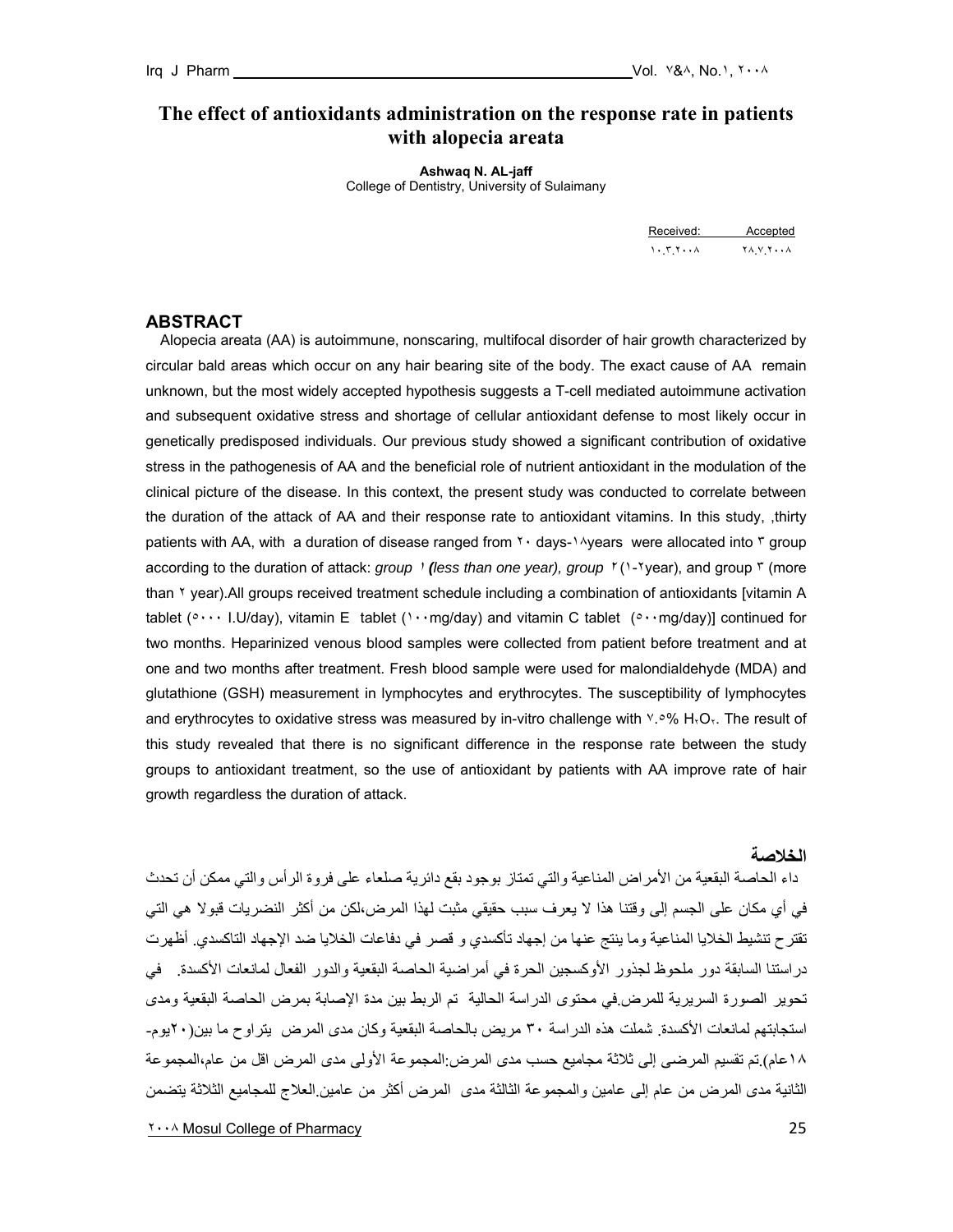مانعات الأكسدة [(فيتامين أ حب ٥٠٠٠ وحدة\ يوم )+(فيتامين ه حب ١٠٠ملغم \ يوم )+(فيتامين ج حب ٥٠٠ملغم \ يوم)] لمدة شهرين فقط. تم سحب عينات الدم من المرضى قبل العلاج و بعد شهر و شهرين من العلاج بمانعات الأكسدة.وتم قياس مستويات المالوندايدهايد والكلوتاثايون في الخلايا اللمفاوية وكريات الدم الحمراء لعينات ما خوذة في نفس اليوم .كما وتم قياس حساسية الخلايا اللمفاوية وكريات الدم الحمراء للتأكسد باستخدام بيروكسيد الهيدروجين المحدث في المختبر. أظهرت نتائج هذه الدراسة اختلاف غير ملحوظ في سرعة استجابة المجاميع الثلاثة لمانعات الأآسدة ،لذا فان استخدام مانعات الأآسدة لمرضى داء الثعلبة الجزئي يحسن من سرعة نمو الشعر بغض النظر عن مدة الإصابة بالمرض.

lopecia areata (AA) is a form of hair loss  $A$  lopecia areata (AA) is a form of hair loss<br> $A$  from areas of the body, usually from the scalp. Because it causes bald spots on the head, especially in the first stages, it is some times called spot baldness. In 1-1% of cases, the condition can spread to the entire scalp (Alopecia totalis) or to the entire epidermis (Alopecia universalis). AA affect ١-٢% of the population. 1-0

 The autoimmune pathophysiology of the disease involves mistake treating of body's hair follicles as foreign tissue and suppressing or stopping hair growth. There is some evidence that T cell lymphocytes cluster around these follicles, causing inflammation and subsequent hair loss. <sup>Y, 1-9</sup> As with most autoimmune diseases, AA is associated with increased risk of developing other autoimmune disease, especially systemic lupus erythromatosus (SLE).<sup>14, 16</sup>

In about  $\circ \cdot \%$  of patients with AA, hair will regrow in one year without any treatment, however, even if the affected region is small, it is reasonable to observe the progression of the illness as the problem often spontaneously regresses and the hair grows back.<sup>'</sup>. On the other hand, in cases where there is severe hair loss, there has been limited success treating AA with clobetasol or fluocinonide, steroid injections or cream<sup>(11)</sup>.Steroid injections are commonly used in sites where there are small area of hair loss on the head or especially where eyebrow hair has been lost .Some other medications used are minoxidil, irritants (anthralin or topical coal tar),and topical immunotherapy cyclosporine ,each of which are sometimes used in different combinations.<sup>1</sup> Some non-clinical treatment results have been observed through the ingestion of natural anti-inflammatory agents, particularly blackcurrant and borage oils in caplet form and zinc supplement tablets.<sup>11-11</sup>

 In the past few years, several studies have presented several lines of evidences for the involvement of reactive oxygen species (ROS) as damaging radicals in the pathogenesis of  $AA<sup>12</sup>$  Such damaging effect is highly controlled by antioxidants<sup>1°</sup> .Well-known antioxidants include number of enzymes and other substances such as vitamin C, vitamin E, and beta carotene (which is converted to vitamin A) that are capable of counteracting the damaging effects of oxidation.<sup>16</sup> Antioxidants are also commonly added to food products like vegetable oils and prepared foods to prevent or delay their deterioration from the action of  $air^T$  Al-Jaff and coworkers found a significant role of oxidative stress in patients with AA ,and that nutrient antioxidants modulate tissue antioxidant status and subsequently the clinical pictures of the  $disease.$ <sup>\*\*</sup>

 The present study was designed to correlate between the duration of attack of AA and their response to antioxidant vitamins treatment.

### **Subjects and methods**

**Subjects:** The study group comprised of total of ٣٠ patients with AA with age range ١٧-٤٧ years,  $Y^T$  male with  $Y$  female. The duration of disease ranged from  $(1 \cdot \text{ days} - 1)$  years). They were divided into  $\bar{r}$  groups according to the duration of disease attack: group \ (less than one year), ٩ patients; group [1-٢ years], 1. patients; and group  $\frac{1}{2}$  (more than  $\frac{1}{2}$  years). ١١patients. All groups received treatment schedule including: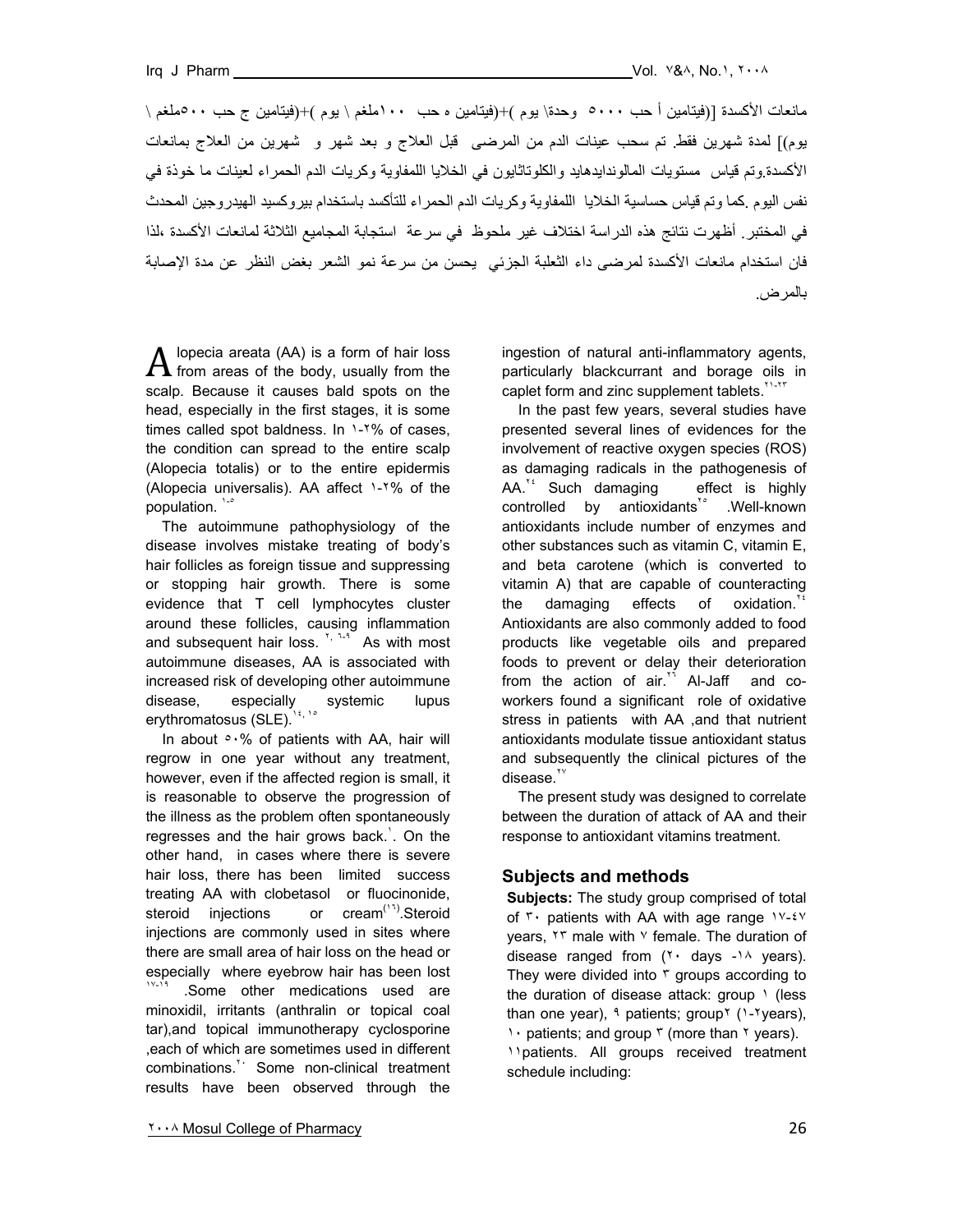- **A-** A combination of antioxidants [vitamin A tablet (٥٠٠٠ I.U/day), vitamin E tablet (١٠٠mg/day) and vitamin C tablet (٥٠٠ mg/day)] for two months.
- **B** Traditional treatment which includes [corticosteroids, diuretics (spironolactone), local irritant, phototherapy and tonics].

Patients involved in this study were nonsmokers, non-alcoholics and free from apparent other diseases and were under dermatologist supervision for the determination of severity of disease and its progression.

**Method:** Heparinized venous blood samples were collected from patients before and after  $\frac{1}{1}$ and ٢ months of treatment for the measurement of MDA and GSH in lymphocytes and erythrocytes using modified method of Stocks and Dormandy as described by Gilbert et al , (<sup>٢٨,٢٩</sup>); and the method of Godin et al  $(5)$  respectively . Peroxidative challenge was induced by the addition of  $\cdot \cdot$  ml of  $\cdot \cdot$  mM  $H<sub>Y</sub>O<sub>Y</sub>$  in isotonic saline azide solution (Final  $H<sub>Y</sub>O<sub>Y</sub>$  concentrations<sup>v</sup>.<sup>o</sup> mM) .Basal level of MDA was obtained without addition of  $H<sub>r</sub>O<sub>r</sub>$ , i.e.  $H_1O_1$  concentration was zero. Following  $\mathbf{r}$ . min. incubation at ٣٧°C, the reaction was terminated by addition of ١.٠ ml ٢٨% (TCA-٠.١M sodium arsenite). The mixture was centrifuged, and ٢.٠ ml of supernatant was combined with ٠.٥ ml distilled water, ١.٠ ml of ٠.٥% TBA in ٠.٠٥ M sodium hydroxide. Color development was achieved by boiling for 10 min. The tubes were cooled under tap water and the extent of MDA production was estimated from the absorbences at  $\circ$ <sup>r and</sup> ٤٥٣ nm <sup>٢٨</sup>, ٢٩. In addition, TAS in lymphocytes samples was determined using Randox TAS kit.

 Assay principle: ABTS ® (٢, ٢-- Azino-di-[٣ ethylbenzthiazoline sulphonate]) is incubated with a peroxidase (metmyoglobin) and  $H_{x}\text{O}_{x}$  to produce the ABTS® radical. This has a relatively stable blue-green color, which is measured at ٦٠٠ nm. Antioxidant in the added sample causes suppression of this color production to a degree which is proportional to their concentration<sup>"</sup>.

 $\mathsf{ABTS}^\circledast$  + X-[Fe IV= $\cdot$ ]  $\;\;\rightarrow\;\;$  ABST  $^+$ +HX-F  $^{\mathsf{III}}$  $HX-Fe III + H<sub>Y</sub>O<sub>Y</sub> \rightarrow X-[Fe<sup>IV</sup>] + H<sub>Y</sub>O$ 

The statistical significance of mean change of an outcome parameter after treatment (treatment effect) was assessed by paired ttest. The statistical significance of the difference in mean between more than  $\gamma$  study groups was tested by ANOVA test.

# **Results**

### **Oxidative Stress Markers in Lymphocyte and Erythrocyte**

Table 1 showed that treatment with antioxidants of AA patients resulted in significant reduction in basal lymphocyte MDA level in all groups in comparison to their base line values; however, greater and significant reduction in MDA levels were achieved after ٢ months of treatment in comparison to their level after  $\lambda$  month ( $p \leq \lambda p$ ). On the other hand, lymphocytes from patients with AA expressed great sensitivity to endogenous oxidants represented by great and significant elevation in their MDA level following challenge with  $Y.°% H<sub>Y</sub>O<sub>Y</sub>$  when compared with basal MDA level  $(table)$ ,  $p \leq \cdots$ . Treatment with antioxidant vitamins (A,E and C) significantly improves lymphocyte ability to counteract oxidative stress as shown by great and significant decrease in MDA level (p<٠.٠٥). In addition, highly significant reduction in MDA levels was achieved after ٢ months of treatment when compared with corresponding levels achieved after \ month (p  $\leq$   $\cdots$ ). These decrements in basal and  $H_{x}\mathbb{O}_{x}$ challenged MDA levels were correlated with improvements of defense ability of lymphocytes against oxidants as measured by total antioxidant status (TAS) kit as shown in table <sup>Y</sup> In this context, treatment with antioxidant vitamins resulted in significant elevation of TAS after 1 and 1 months in comparison with their baseline level( $p \leq \cdots$ ); however ,highly significant improvements were achieved after  $\lambda$  months than those achieved after  $\lambda$  month ( $p \leq \lambda \leq \lambda$ ). Interestingly, there is no significant difference in lymphocyte levels of TAS, basal and  $H<sub>x</sub>O<sub>x</sub>$  challenged MDA among all groups ( $p > \cdots$ , by ANOVA).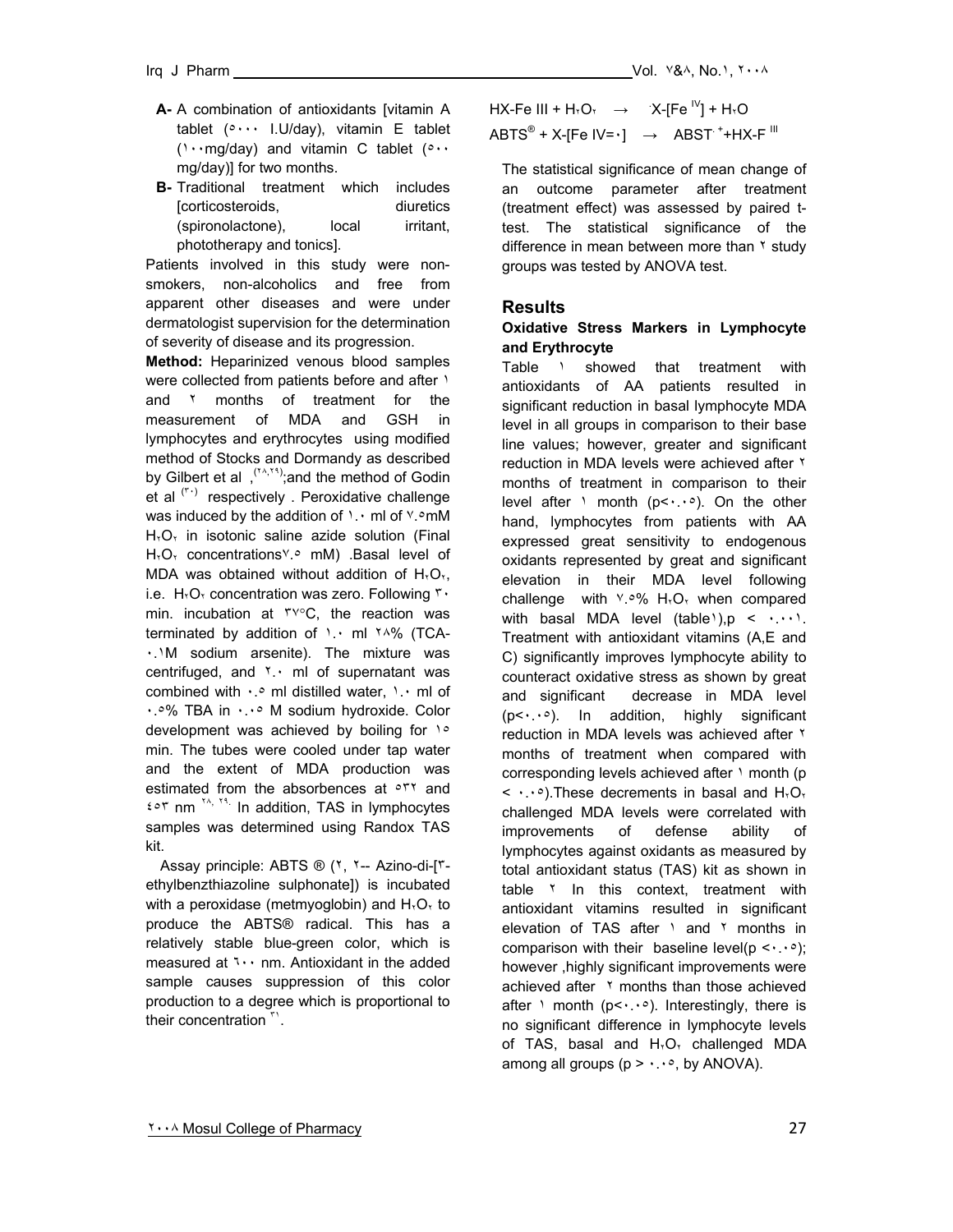Table **r** showed that treatment with antioxidant vitamins (A,E,C) also resulted in significant reduction in basal erythrocyte MDA level in all groups in comparison to their baseline values  $(p \leq \cdots \geq)$ .

The greater and significant reduction in MDA levels were achieved after ٢ months of treatment in comparison to those after  $\lambda$  month (p<٠.٠٥). Erythrocytes from patients with AA expressed great sensitivity to endogenous oxidants represented by great and significant elevation in their MDA levels following challenge with  $Y.°% H<sub>Y</sub>O<sub>Y</sub>$  when compared with basal MDA levels  $p<\cdots$ , (table<sup>r</sup>), Treatment with antioxidant vitamins significantly improves erythrocyte ability to counteract oxidant effect as shown by great and significant decrease in MDA levels (p<٠.٠٥). In addition ,highly significant reduction in MDA levels was achieved after ٢ months of treatment when compared with corresponding levels achieved after \ month  $(p<\cdot\cdot\cdot)$ . Importantly, there is no significant difference in erythrocyte basal and  $H<sub>r</sub>O<sub>r</sub>$ challenged MDA levels in all groups (p> $\cdots$ °, by ANOVA).

## **Antioxidant Marker (GSH) in Lymphocytes and Erythrocytes**

Table  $\epsilon$  and table  $\circ$  showed the effect of treatment of AA patients with antioxidant vitamins (A, E and C) on GSH levels in lymphocytes and erythrocytes, respectively. Antioxidants significantly elevated the levels of GSH in a time dependant manner in both lymphocytes and erythrocytes in comparison with baseline levels (p < . . . . However, after ٢ months of treatment, the levels of GSH were significantly higher than those after \ month treatment in both lymphocytes and erythrocytes samples (p<٠.٠٥). Meanwhile, no significant difference in the effect of antioxidant was observed among patient group (p>٠.٠٥, by ANOVA) in both lymphocytes and erythrocytes samples.

# $Table(1)$

|                    |                 | <b>Basal</b> level |                                       | After $7.5\%$ H <sub>2</sub> O <sub>2</sub> challenge |                |                                                                                                                                                                                                                   |  |
|--------------------|-----------------|--------------------|---------------------------------------|-------------------------------------------------------|----------------|-------------------------------------------------------------------------------------------------------------------------------------------------------------------------------------------------------------------|--|
|                    | <b>Baseline</b> |                    | After 1 month After 2 months Baseline |                                                       | After 1 muniti | After 2 months                                                                                                                                                                                                    |  |
| Group 1<br>$(r=9)$ |                 |                    |                                       |                                                       |                | $0.16 \pm 0.02^{\text{ a}}$ $0.13 \pm 0.04^{\text{ b}}$ $0.04 \pm 0.01^{\text{ c}}$ $0.89 \pm 0.12^{\text{ a}\dagger}$ $0.54 \pm 0.16^{\text{ b}\dagger}$ $0.48 \pm 0.12^{\text{ c}\dagger}$                      |  |
| Group 2            |                 |                    |                                       |                                                       |                | $(\text{m} = 10)$ $0.14 \pm 0.04^{\circ}$ $0.09 \pm 0.03^{\circ}$ $0.05 \pm 0.02^{\circ}$ $0.85 \pm 0.11^{\circ}$ $0.63 \pm 0.13^{\circ}$ $0.45 \pm 0.07^{\circ}$                                                 |  |
| Group 3            |                 |                    |                                       |                                                       |                | $(r=11)$ $0.14 \pm 0.03$ <sup>a</sup> $0.09 \pm 0.04$ <sup>b</sup> $0.05 \pm 0.02$ <sup>c</sup> $0.82 \pm 0.23$ <sup>a</sup> <sup>T</sup> $0.64 \pm 0.26$ <sup>b</sup> <sup>T</sup> $0.48 \pm 0.09$ <sup>cT</sup> |  |
| <b>ANOVA</b>       | NS.             | NS.                | NS.                                   | NS.                                                   | NS.            | NS.                                                                                                                                                                                                               |  |

# Lymphocyte MDA (OD m g protein)

Data are expressed as mean  $\pm$  SD.

n=number of patients.

Non-identical superscripts (a,b,c) among different time intervals considered significantly different ( $P\leq\cdot\cdot\cdot\in$ ).  $\Gamma_{P}$   $\leftarrow$   $\cdots$  with respect to corresponding time of the basal MDA levels.

OD: Optical density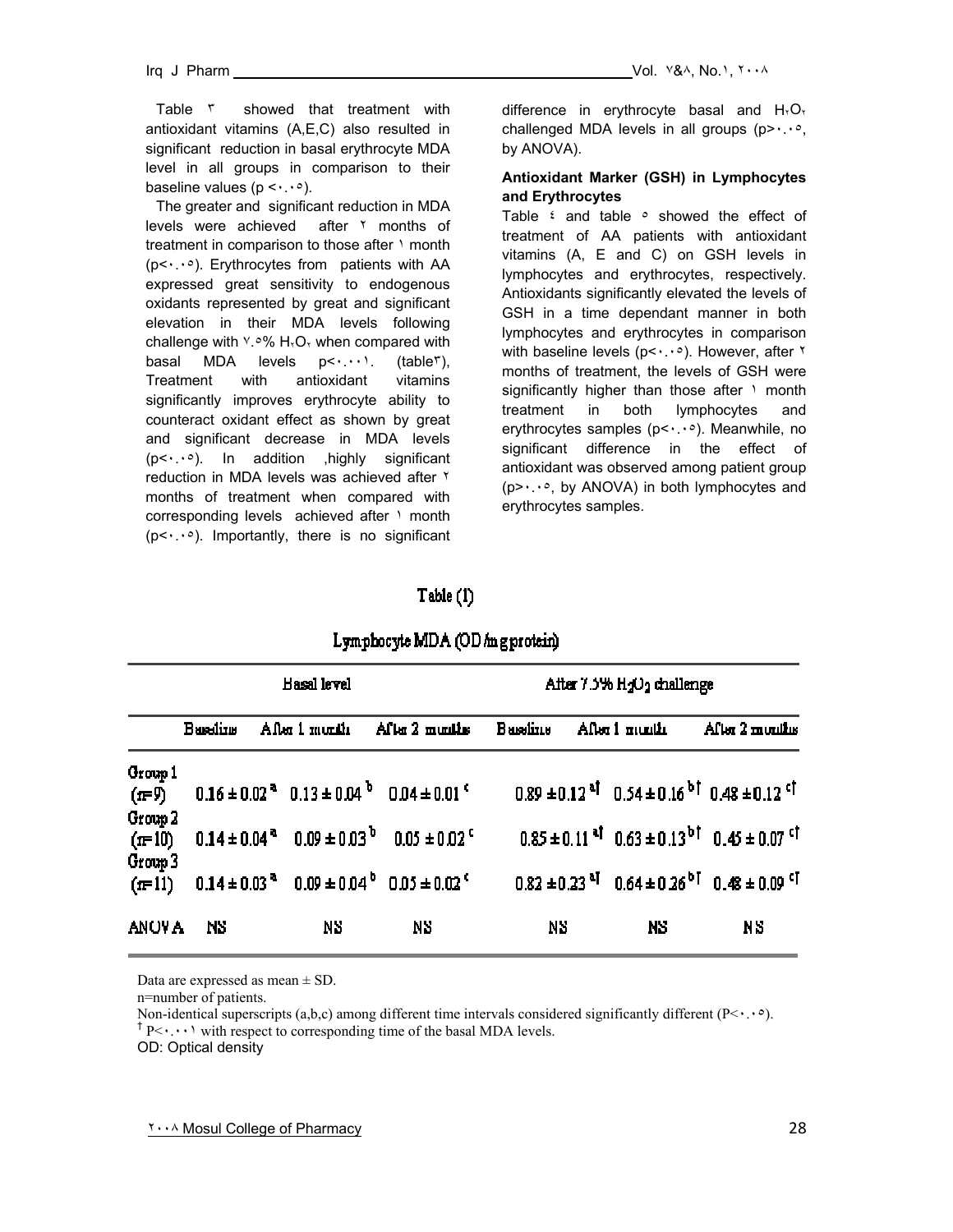#### *Table* ٢*: Lymphocyte TAS (micro mol/mg protein)*

| <b>Basal level</b> |                             |              |                               |                                       |  |
|--------------------|-----------------------------|--------------|-------------------------------|---------------------------------------|--|
|                    | <b>Baseline</b>             | after \month | after Y months                |                                       |  |
| Group \            | $.$ $07\pm .$ , $19\degree$ | $(n=1)$      | $.9V_{\pm}$ . 11 <sup>b</sup> | $1.19 + .110$                         |  |
| Group <sup>Y</sup> | $.01 + 11a$                 | $(n=1)$      | $.34 + .14b$                  | $1.77 \pm .72$                        |  |
| <b>Group*</b>      | $. 5V + .1Ya$               | $(n=1)$      | $1 \cdot 1$ $+ \cdot 10$      | $1.0V_{\pm}$ , $V_{\pm}$ <sup>C</sup> |  |
| <b>ANOVA</b>       | <b>NS</b>                   |              | <b>NS</b>                     | <b>NS</b>                             |  |

Data expressed as mean ± SD

N=number of patients

Non-identical superscripts (a,b,c)among different time intervals considered significantly different( $p$ < $\cdots$ °)

| Erythrocyte MDA (OD/g Hb)       |                    |               |                                                                                                  |     |                                                    |               |                                                                                           |  |
|---------------------------------|--------------------|---------------|--------------------------------------------------------------------------------------------------|-----|----------------------------------------------------|---------------|-------------------------------------------------------------------------------------------|--|
|                                 | <b>Basal</b> level |               |                                                                                                  |     | After 7.5% H <sub>2</sub> O <sub>2</sub> challenge |               |                                                                                           |  |
|                                 | <b>Basalina</b>    | After 1 month | After 2 months Baseline                                                                          |     |                                                    | After 1 month | After 2 months                                                                            |  |
| Group 1<br>$(r = 9)$<br>Group 2 |                    |               | $0.85 \pm 0.10^{\circ}$ $0.31 \pm 0.06^{\circ}$ $0.17 \pm 0.04^{\circ}$                          |     |                                                    |               | $7.84 \pm 0.12$ <sup>3</sup> $5.58 \pm 0.71$ <sup>3</sup> $3.15 \pm 0.99$ <sup>c</sup>    |  |
| $(r=10)$                        |                    |               | $0.90 \pm 0.09$ $*$ $0.30 \pm 0.05$ $0.17 \pm 0.04$                                              |     |                                                    |               | $8.17 \pm 0.11$ <sup>al</sup> 5.31 $\pm$ 0.74 <sup>bl</sup> 3.14 $\pm$ 0.89 <sup>cl</sup> |  |
| Group <sub>3</sub>              |                    |               | $(rr=11)$ $0.91 \pm 0.08$ <sup>2</sup> $0.30 \pm 0.08$ <sup>3</sup> $0.16 \pm 0.05$ <sup>c</sup> |     |                                                    |               | $7.93 \pm 0.23$ <sup>at</sup> $5.27 \pm 1.69$ <sup>bt</sup> $2.97 \pm 1.18$ <sup>ct</sup> |  |
| <b>ANOVA</b>                    | мs                 | NS.           | NS.                                                                                              | NS. |                                                    | NS.           | NS.                                                                                       |  |

 $Table(3)$ 

Data are expressed as mean ± SD.

n=number of patients.

Non-identical superscripts (a, b, c) among different time intervals considered significantly different (P<٠.٠٥).

| Table (4)<br>Lymphocyte GSH (OD/mg protein)        |                              |  |                              |                              |  |  |  |  |
|----------------------------------------------------|------------------------------|--|------------------------------|------------------------------|--|--|--|--|
| <b>Basal level</b>                                 |                              |  |                              |                              |  |  |  |  |
| <b>Baseline</b><br>After 1 month<br>After 2 months |                              |  |                              |                              |  |  |  |  |
| Group 1<br>$(r = 9)$<br>Group 2                    | $0.82 \pm 0.17$ $^{\circ}$   |  | 1.04 $\pm$ 0.17 <sup>b</sup> | $1.29 \pm 0.12$ $^{\circ}$   |  |  |  |  |
| $(r=10)$                                           | $0.89 \pm 0.12$ <sup>2</sup> |  | 1.09 ± 0.12 $^{\rm b}$       | $1.29 \pm 0.135$             |  |  |  |  |
| Group 3<br>$(r = 11)$                              | $0.79 \pm 0.13$ $^{\circ}$   |  | $1.07 \pm 0.16$ <sup>b</sup> | $1.31 \pm 0.18$ <sup>5</sup> |  |  |  |  |
| ANOV A                                             | NЗ                           |  | NS                           | МS                           |  |  |  |  |

Data are expressed as mean ± SD.

n=number of patients.

Non-identical superscripts (a,b,c) among different time intervals considered significantly different  $(P<\cdot \cdot \cdot \circ)$ .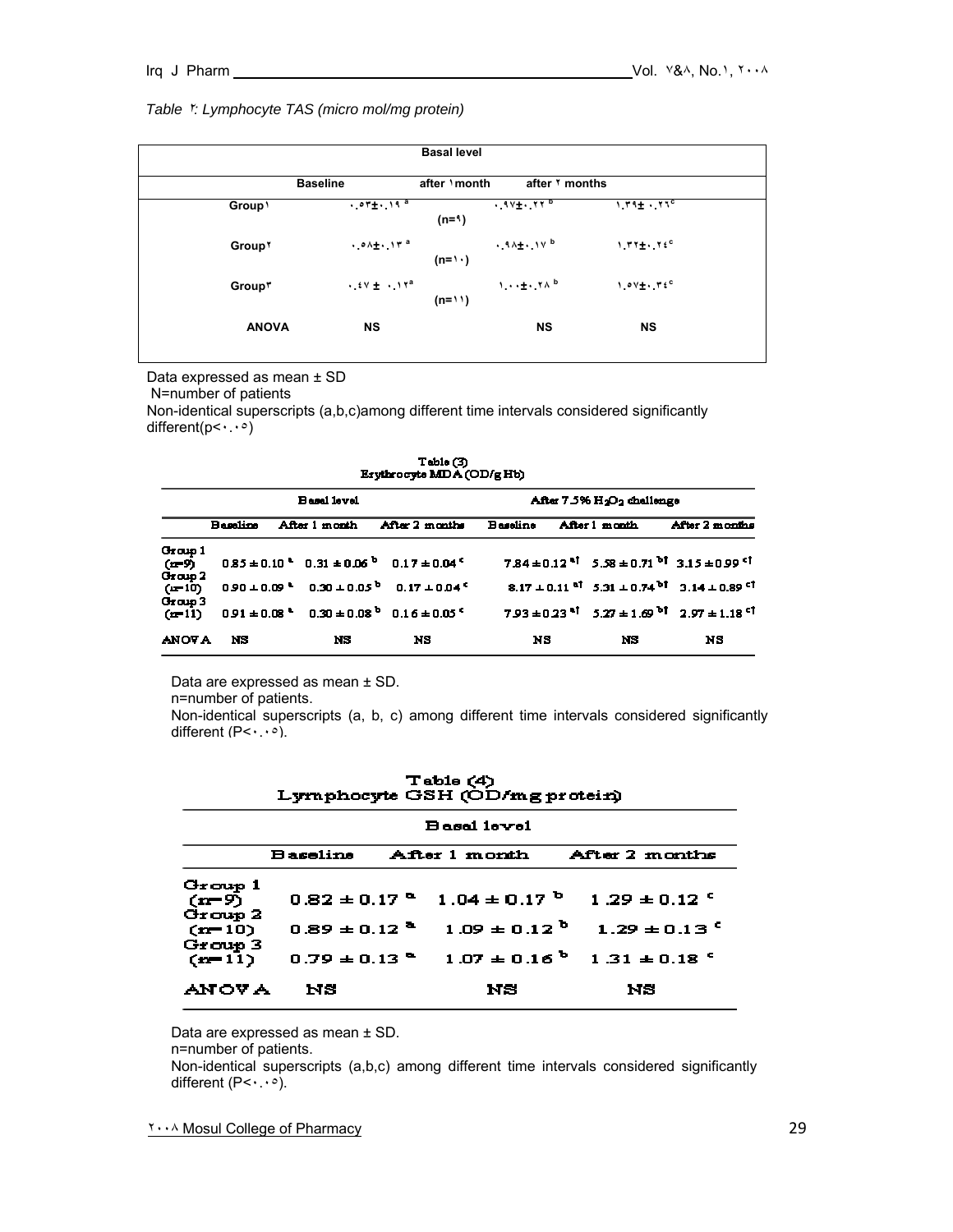|                                      |                 | <b>Basal level</b>                                  |                          |  |
|--------------------------------------|-----------------|-----------------------------------------------------|--------------------------|--|
|                                      | <b>Baseline</b> | after \month                                        | after <i>'months</i>     |  |
| Gruop \<br>$(n=1)$                   |                 | $1.4V+1.4$ $10.17+1.71^b$                           | $Y_1 \cdot 0 + Y_1 Y^c$  |  |
| <b>Group</b> <sup>Y</sup><br>$(n=1)$ |                 | $1.$ $0.07 + 1.11$ $10.66 + 1.111$ $10.66 + 1.1111$ | $Y \cdot Y$ $Y \pm 1.90$ |  |
| Group*<br>$(n=1)$                    | $1.11 + 7.00a$  | $11.12 \pm 7.19$                                    | $1.11 + 1.00$            |  |
| <b>ANOVA</b>                         | <b>NS</b>       | <b>NS</b>                                           | <b>NS</b>                |  |

Data are expressed as mean ± SD

n=number of patients

Non-identical superscripts (a,b,c) among different time intervals considered significantly different  $(p<\cdot \cdot \cdot \circ)$ .

#### **Discussion**

The management of AA is obviously not restricted to the prescription of a treatment including hair growth since the exact cause of AA is unknown till now  $\frac{1}{2}$ ,  $\frac{1}{2}$  and this requires through exploration (history of hair loss, treatments and concomitant pathologies), detailed clinical examination of the integument and palpation of the thyroid .However, there is no permanent cure for AA and there is no universally proven therapy for inducing remission.

 All the current modalities used for the management of AA are more effective in those with milder forms of disease but much less effective in people with extensive hair loss <sup>17</sup>. Various therapies of several groups with different mechanism of actions were tried for the management of AA including (corticosteroids, cyclosporine, anthralin, dithranol, dinitrochlorobenzene, squaric acid dibutyl ester, minoxidil, cytokines, gene therapy, and melatonin). $\sqrt{2}$ 

 In the past few years, several studies have presented several lines of evidence for the involvement of reactive oxygen species (ROS) in the pathogenesis of AA as well as other disorders. Al-Jaff and co-workers investigated the role of oxidative stress in patients with AA, and the effect of nutrient antioxidants on tissue antioxidant status and clinical pictures of disease.<sup>17</sup>

 In this study, patients with AA showed a significant increase in basal MDA levels and a decrease in lymphocyte and Erythrocyte GSH levels with a decrease lymphocyte TAS levels. This picture was associated with increased susceptibility to oxidative stress manifested by increased lymphocytes and erythrocytes MDA levels in response to in vitro challenge with  $Y.\circ\%H_1O_1$   $Y,Y,Y$  Therapy with nutrient antioxidants in these patients significantly improved tissue antioxidant status and was associated with good clinical response in their hair growth. The result of Al-jaff et.al study clearly demonstrated that the ability of antioxidants to correct most of the observed alterations in antioxidant defense mechanisms in patients with AA was obvious regardless of whether traditional treatment was given concurrently with antioxidants or being previously administered to patients. This finding ,together with the fact that comparable correction was also observed when vitamins antioxidants were given as the sole therapy (i.e .without traditional treatment) to patients ,further supports the hypothesis the beneficial effects are more likely attributed to the antioxidant therapy (vitamin, melantonin) than to the traditional therapy, and that the latter has a little role in this regard .However, it should be mentioned that the presence of concomitant traditional treatment with vitamins did further improve lymphocyte GSH levels compared to vitamins alone by an, as yet, un explained mechanism<sup>"</sup>. However, since these vitamins are part of the body 's defense mechanism against ROS, the addition of these nutrient antioxidants to corticosteroids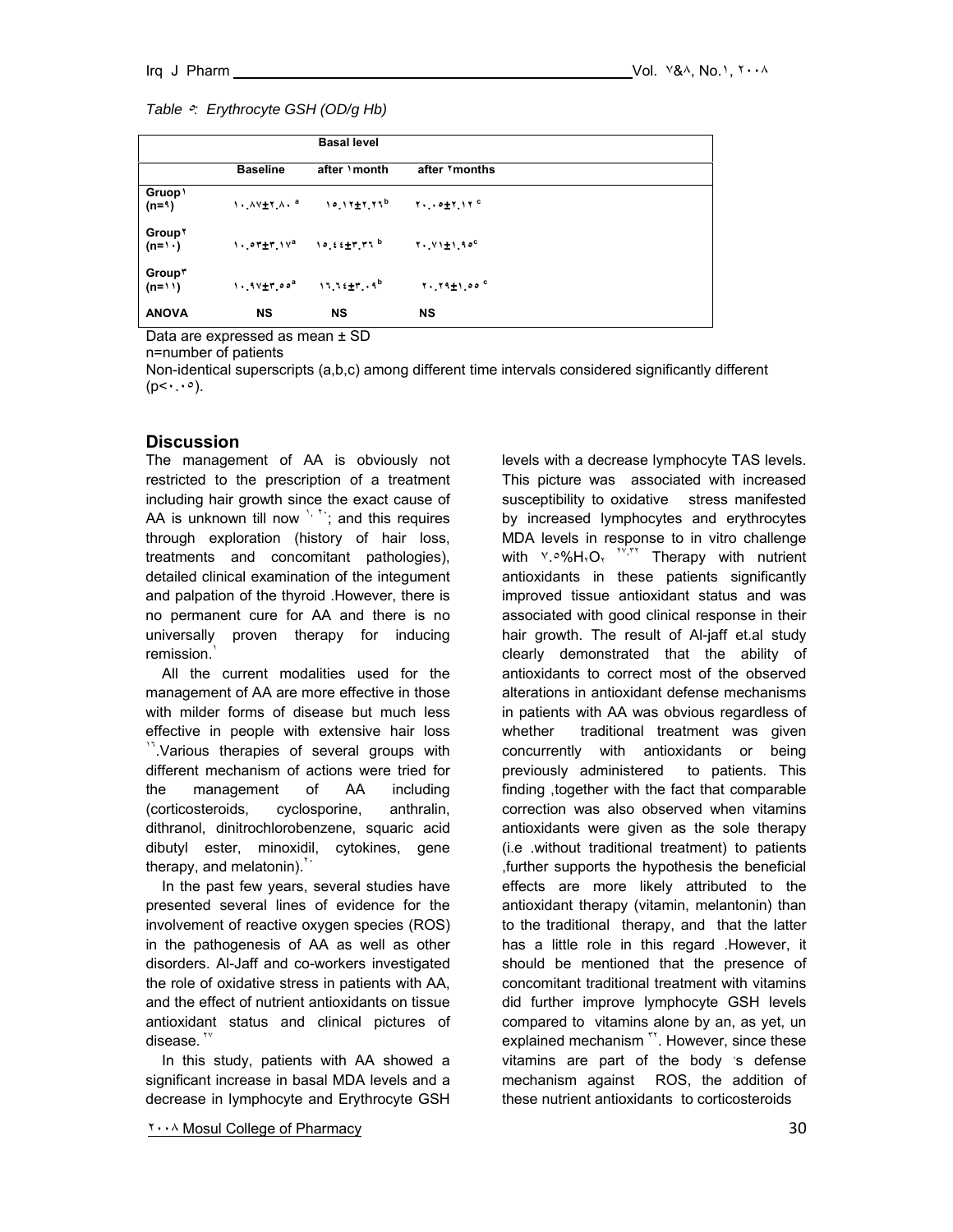attenuated the negative effects of oxidative stress on immune system and decreased the need for high dose of immune suppressants (corticosteroids); thereby decreased the unwanted side effects associated with the prolonged use of the high dose.<sup>"</sup>

 Traditional treatment (especially prednisolone) affects the immune by decreasing the immune complex deposition, while the nutrient antioxidants may act by inhibiting the negative effect of ROS on immune system, thus increasing rate of hair growth. The mechanisms by which these vitamins protect the immune system could be through either a direct and /or an in direct effect. Vitamin A or retinol is essential for innate (non-specific) immunity. Semba noted that vitamin A is an immune enhancer that has been shown to increase lymphocyte clonal proliferation responses to antigens and mitogen, increase antibody response to T-cell dependant antigens, inhibit programmed cell death (apoptosis), and restore the health and the function of damaged mucous membranes.

 $\mathbf{r}^t$  Supplementation with vitamin E leads to reinforce the immune system' s resistance to any infectious disease  $(5)$ . The indirect effect may be through increasing the vitamin A level in body since high dose of corticosterone resulted in a rapid loss of vitamin A from plasma, liver, adrenals and thymus. vitamin C is an immunostimulatory, anti-inflammatory, anti-allergic agent.<sup>™</sup> Anderson<sup>™</sup> also noted that many experiments showed vitamin C to enhance T lymphocyte reactivity to mitogens in humans and animals .The indirect effect is that vitamin C is a powerful antioxidant that protects against damaging effect of phagocytes derived radicals to patients using corticosterone for periods longer than ٢ weeks should take vitamin C supplement to counteracts the depleting effect of corticosterone since the steroidal antiinflammatory drugs causes increased loss of vitamin C through the urine.  $\mathbb{R}^7$  Vitamins E and C act synergistically to protect membranes from lipid auto-oxidation and play a key role in protecting phagocytes from damage by selfgenerated free radicals ,since immune cells have a high percentage of easily oxidized fatty acids in their membranes.<sup>"</sup> Phagocyte membrane auto-oxidation is a major immune

problem, since macrophages are necessary to antigenically activate T lymphocytes.<sup>"</sup>

 These effects suggest important role of nutrient antioxidants in protecting the body (e.g. immune system) from oxidative damage and may influence the severity of AA  $\binom{11}{11}$ . Accordingly, they recommended the use of nutrient antioxidants (Vitamin A, C and E) with traditional treatment like corticosteroids, local irritant, phototherapy and tonics in the management of AA.

 This study correlates between the duration of disease attack and response to antioxidant treatment. Patchy AA of less than one year duration is more likely to respond to traditional treatment with a success rate estimated at ٧٥%. AA that has persisted, with or without traditional treatment for more than two years is likely to respond to further treatment. Only about  $\frac{1}{2}$  of people with long term hair loss respond to traditional treatment.<sup>11</sup> The result of this study revealed that no significant differences in the response (oxidative stress markers, body antioxidant defense mechanism ,and rate of hair growth) of the three study groups to antioxidant vitamins therapy and this could be due to enhancement of lymphocytes and erythrocytes GSH contents and lymphocytes total antioxidant status to levels that successfully attenuate the increased oxidative insult together with direct and /or indirect scavenging activity of these vitamins , a fact that may in turn lead to the inhibition of protein oxidation and decrease the utilization and damage of GSH and proteins by free radicals to same level in all study groups so that giving the same clinical response.

 In conclusion the result of this study revealed that treatment with antioxidant vitamins significantly improves the clinical picture of AA regardless of duration of disease.

### **References**

- ١. Thomas P. Habif MD "Clinical Dermatology'' A color guide to diagnosis and therapy. $\epsilon^{th}$  edition, Mobsy, Philadelphia, Pennsylvania. ٢٠٠٤; chapter ٢٤: ٨٥٥.
- ٢. Champio-RH; Burton-JL; Burns-DA; Breathnach Eds ''Textbook of dermatology ".<sup>1th</sup> edition, Blackwell science, England. ٢٠٠٣;١:٢٩٠٣-٢٩٣٨.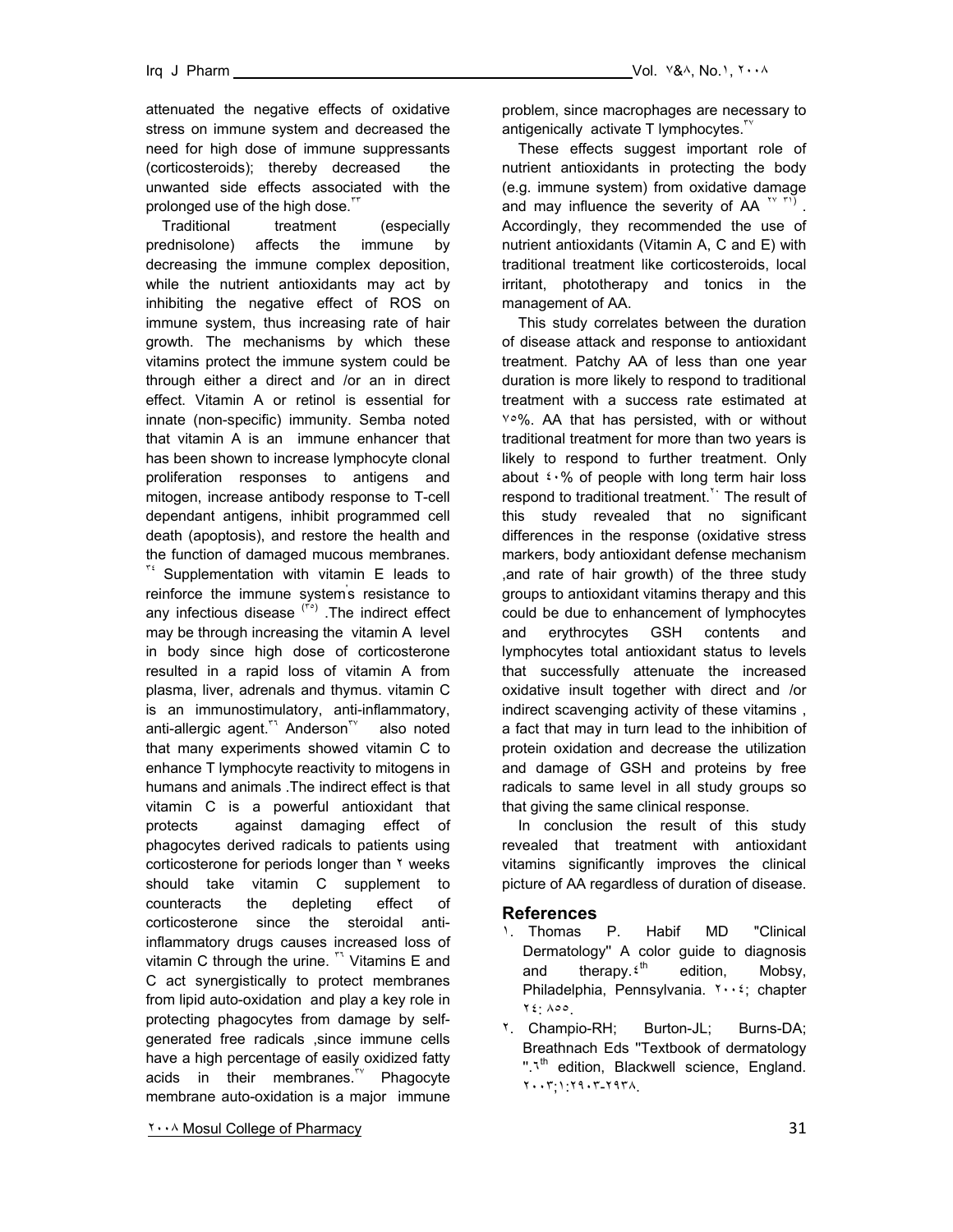- ٣. Fauci-A.S., Braunwald E ,Isselbacher -K.J " principles of internal medicine" Eds.<sup>1 {th</sup> edition ,MC Graw-Hill, New York.٢٠٠١:٣١٢- ٣١٤.
- ٤. Barahamani N;De Andrade M, Slusser J; Zhang Q; Duvic M. Interleukin-1 receptor antagonist allele <sup>r</sup> and familial alopecia areata.J-Invest-Dermatol.٢٠٠٢;١١٨(٢):٣٣٥- ٧.
- ٥. Tazi-Ahini R; cork MJ; Gawkrodger DJ ;Birch MP; wengraf D;MC Donagh AJ; Messenger AG. Role of the autoimmune regulator (AIRE) gene in alopecia areata: strong association of a potentially functional AIRE polymorphism with alopecia universalis.
- ٦. Muller-HK; Rook-AJ; Kubba-R. Immunohistology and autoantibody studies in alopecia areata. Br J Dermatol.١٩٨٠; ١٠٢: ٦٠٩-١٥.
- ٧. Hordinsky-MK. Alopecia areata .in: Olsen EA, ed. Disorder of hair growth.New York:Mc Graw- litill.١٩٩٤:١٩٥-٢٢٢.
- ٨. Hoffmann-R; Happle–R. Alopecia areata. Part 1 Clinical aspects, etiology, pathogenesis.Hautarzt.١٩٩٩; ٥٠(٣):W٢٢٢- ٣١.
- ٩. Mc Donagh-AJ; Messenger –AG. The etiology and pathogenesis of alopecia areata.J-Dermatol-Sci.١٩٩٤;٧ Suppl : S ١٢٥-٣٥.
- ١٠. Sharma-VK; Sialy-R; Kumar-B; Guptas. Evaluation of thyroid function in north Indians with alopecia Areata: Response ti I.V injection of ١٠٠ migrograms thyrotropin releasing hormone (TRH) .J Dermatol.١٩٩٩ ; ٢٦(٦):٣٣٩-٤٢.
- ١١. Puavilai-S; Puavilai-G; Charuwichitratana-S; Sakuntabhai; Sriprachya Anunt-S. Prevalence of thyroid diseases in patients with alopecia areata.Int-J-Dermatol.١٩٩٤; ٣٣(٩):٦٣٢-٣.
- ١٢. Shong-YK; Kim-JA. Vitiligo on autoimmune thyroid disease.Thyroidology.١٩٩١;٣(٢):٨٩- ٩١.
- ١٣. Majumder-PP; Nordlund –JJ; NATH-SK. Pattern of familial aggregation of vitiligo .١٩٩٣;١٢٩(٨):٩٩٤-٨.
- ١٤. Werth-VP; white –WL; Sanchez-MR; Franks-AG. Incidence of alopecia areata in lupus erythromatous.Arch-Dermatol.١٩٩٢;١٢٨(٣): ٣٦٨-٧١.
- 1<sup>o</sup>. Kossards. lupus panniculitis clinically simulating alopecia areata. Australas J-Dermatol.٢٠٠٢;٤٣(٣):٢٢١-٣.
- ١٦. Bennett-JC; Plum-F; Eds. ''Text book of Medicine  $"$ .  $\gamma \cdot$ <sup>th</sup> edition , W.B. Saunders company.London.١٩٩٦:٢٢١٥-٢٢١٧.
- ١٧. Tan E; Tay Y.K; Goh CL; Chin Giam Y. The pattern and profile of alopecia areata in aingapore- a study of ٢١٩ Asian .Int J Dermatol.٢٠٠٢;٤١(١١)٧٤٨-٥٣.
- ١٨. Janninger-CK. Alopecia areata.Cutis.١٩٩٢ Nov;٥٠(٥):٣٤٧-٩.
- ١٩. Gopia AK, et al. Oral cyclosporine for treatment of alopecia areata,A clinical and immunohistochemical analysis. J AM Acad Dermatol.١٩٩٠.٢٢:٢٤٢.
- ٢٠. Assouly P. Alopecia areata: update on therapy. **Ann-Dermatol** Venereol.٢٠٠٢;١٢٩(٥ pt ٢):٨٣١-٦.
- ٢١. Jennifer Bahney. Three steps to healthy long hair. Longhair lovers.com
- ٢٢. Vlaszdole, Huile. Flaxseed oil and other life giving oils.٢٠٠٤.Shirleys wellness café.com.
- ٢٣. Alopecia areata alternative treatment. keratin.com.٢٠٠٤.
- ٢٤. Halliwell B; Gutteridge JM.,'' Free radicals in biology and medicine". $Y^{nd}$  ed. Oxford: Clarendon Press, ١٩٨٩.
- ٢٥. Halliwell B; Gutteridge JC. The definition and measurement of antioxidants in biological systems. Free Radic Biol Med .١٩٩٥;١٨١٢٥-٦.
- ٢٦. Bradley. superpopular food, ٢٠٠٧ (http: www.natural productsmarketplace.com)
- ٢٧. Al-Jaff A; et al. The role of oxidative stress in alopecia areata. Iraqi Journal of Pharmacy.٢٠٠١; volume ١, No .١: P ٣٤-٤٥
- ٢٨. Stocks-J and Dormandy -T.L. The autooxidation of human red blood cell lipids induced hydrogen peroxide. Brit-J-Hematol**.** ١٩٧١; ٢٠: ٩٥-١١١.
- ٢٩. Gilbert-HS; Stump-DD and Roth-EF. A method to correct for errors caused by generation of interfering compounds during erythrocyte lipid peroxidation. Anal**-**Biochem**.** ١٩٨٤;١٣٧:٢٨٢-٢٨٦.
- ٣٠. Godin-DV; Wohaib-SA; Garnett-ME. And Goumeiouk-AD. Antioxidant enzyme alterations in experimental and clinical diabetes. Mole And Cellular-Bioch**.** ١٩٨٨; ٨٤:٢٢٣-٢٣١.